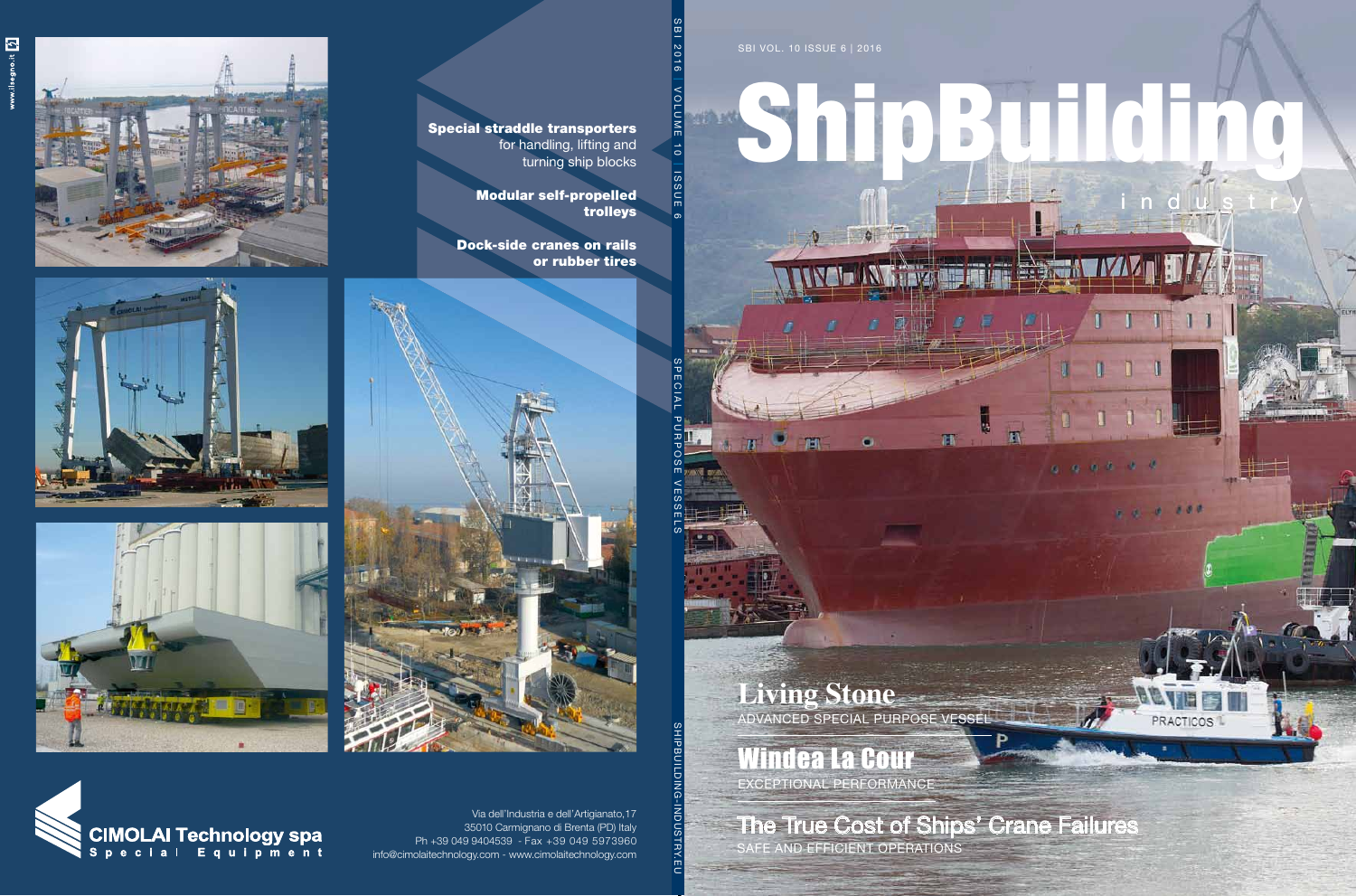

### The Repair of Corroded or Pitted Steel Surfaces

*Maximum Protection*

WITH AN INCREASING TREND FOR thruster and rudder manufacturers to finish their products with self-cleaning protective hard coatings, Subsea Industries has introduced a filler coating for use with its award-winning Ecoshield hard coat system.

 $\Box$  cofix is specifically formulated to provide ship repairers and original equipment manufacturers with a cost-effective solution for the repair of corroded or pitted steel surfaces; it returns the thruster or rudder to its original state prior to touching up the repaired area with Ecoshield.

#### Smooth Surface

Boud Van Rompay, Executive Director of the Belgian company Subsea Industries, says: "We are seeing an increasing number of propulsion and steering equipment